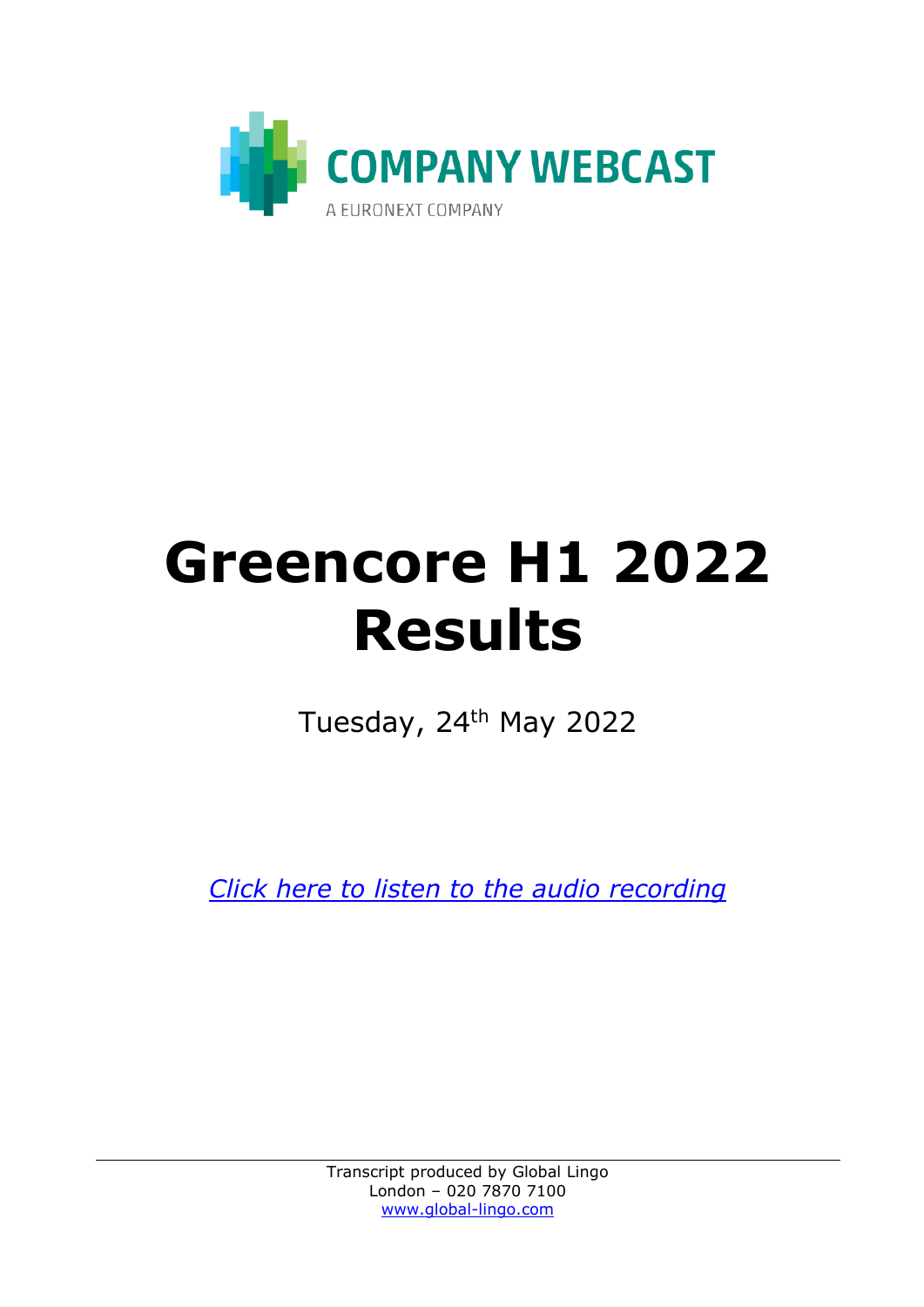## **Greencore H1 2022 Results**

## **Questions and Answers**

**Operator:** If you would like to ask a question, please press star one on your telephone keypad. Please ensure your line is unmuted locally, as you will be advised when to ask your question. So once again, that's star one if you would like to ask a question. The first question comes from the line of Jason Molins from Goodbody. Please go ahead.

**Jason Molins (Goodbody):** Hi, good morning. Couple of questions if you don't mind. Firstly, kicking off. Kevin, you mentioned that you're back to a position where your revenue performance is no longer constrained. Just wondering what you've done to achieve that, or indeed, what dynamics in the marketplace have changed?

And then final question really is around cash flows. How should we think about sort of those moving parts for the second half of the year? Obviously, you have a bit of a working capital outflow in the first half and just any signposts you can give us for the second half, would be helpful. Thanks.

**Kevin Moore:** Thanks, Jason. I'll take the first part of the question, if that's okay, on demand. I think there were two elements to that. I think the first would be around labour. I think it would be – it's important for us to be clear that it still remains a challenging environment, but I'd say significantly more stable than it was previously.

I think we've applied a level of greater granularity and rigorousness to our recruitment process, and we've broaden the net there. I think that's been really, really positive before. I'd also say we've brought more people into the Group than ever before. And there's a stronger focus on retention. And I certainly don't think that we've taken that for granted. I think that's been a real key to our success. So I think being able to stabilise that space is the first thing I'd say, Jason.

I think, secondly, it's then about how we thought about the supply chain specifically. So that is around how we've selectively managed our ranges with our customers. We've seen a fairly material reduction in our overall SKU range with food to go, for example, on a like for like basis, against 2019, being around a third smaller. So getting the fixtures to work harder, getting our factories to work harder.

And when you combine that with the fact that we've seen a stabilised labour market has really allowed us to optimise the outflow. And as a consequence, I think that's been successful, both for us and customers more broadly. And the way I kind of qualify that is that we've also seen over that period, customer availability also significantly improve. So I think that's been a winwin for everybody. And that's an area that we continue to focus on.

**Emma Hynes:** And Jason, just in terms of cash flow. Working capital is clearly the big movement. So we tend to see an outflow in the first half that reverses in the full year. And we'd expect that trend to be maintained. So, I'd say broadly neutral and working capital is the biggest thing to think about that.

**Operator:** The next question comes from the line is Clive Black from Shore Capital Markets. Please go ahead.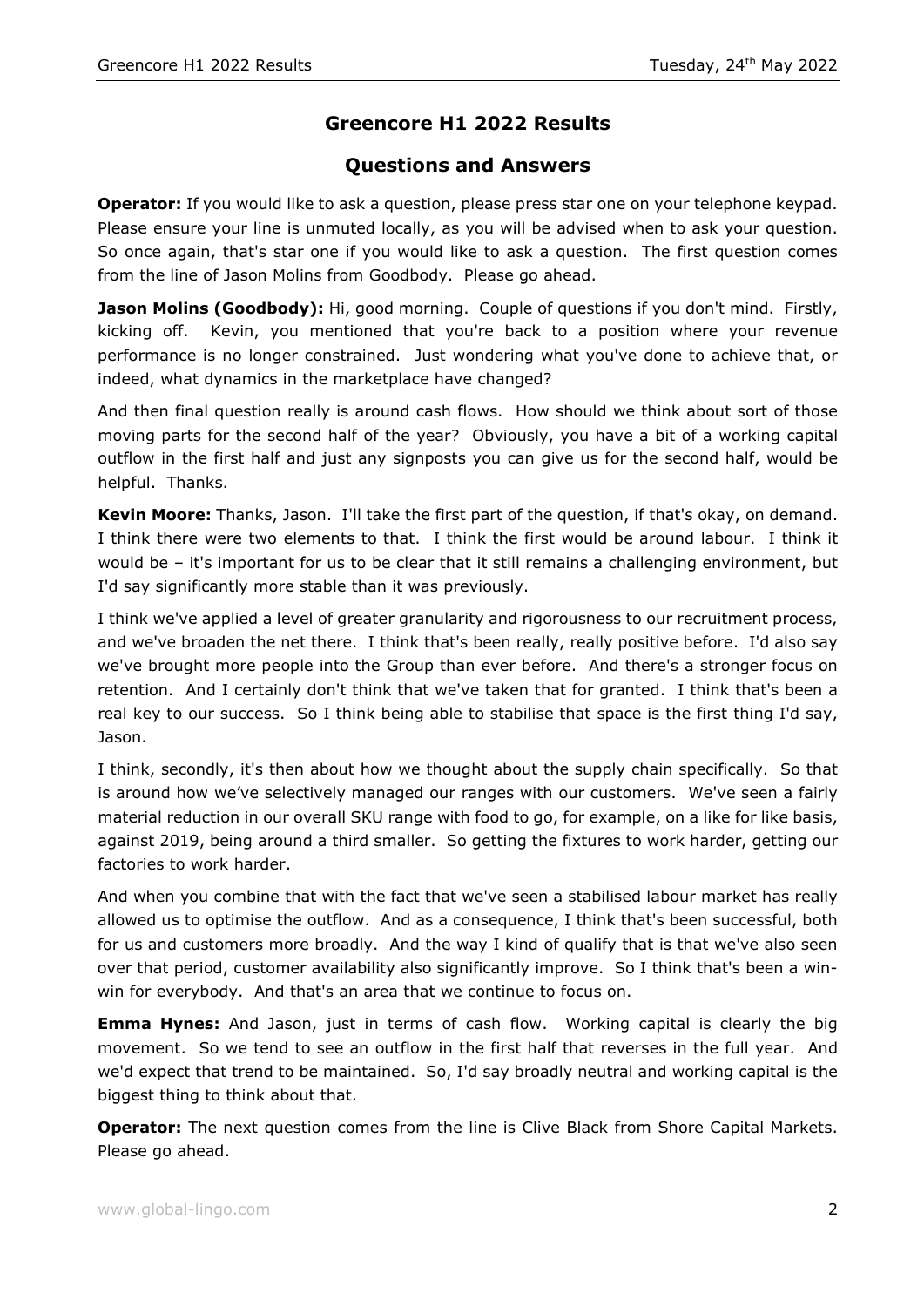**Clive Black (Shore Capital Markets):** Thank you, and thanks for the presentation. And well done actually in H1. Two questions, if I may. Firstly, Emma, you spoke to no discernible change in demand as you embarked upon price recovery. I just wondered if there was any discernible change in mix in terms of the volume versus the type of products – the value of products people are buying.

And then secondly, just in relation to your last answer, Kevin. Labour has clearly been a big constraint for Greencore in the last couple of years. Did you get an indication of, A, what you expect Better Greencore programme to yield with respect to labour? And B, where automation fits in with that? Is it part of it alongside it, though, or whatever that'd be? Much appreciate it. Thank you.

**Emma Hynes:** Look, Clive, I'll start on demand and mix, but I think Kevin will definitely supplement what I have to say on that. And look, we've been really pleased with the performance of our categories and the resilience of demand, where we are. We have seen very narrow sort of pockets of impact on demand actually, where inflation has gone through. The example actually that I'll use here is sort of supply to place salads and coleslaw in particular, has seen quite a lot of inflation go through and impact on price, and we are seeing a volume impact of that.

But more broadly, we're now seeing it across the place. We're working with SKU range actively and consistently with our customers. We're right through the period to help mitigate inflation. So there will be an impact on mix depending on what goes into products and I think maybe Kevin can talk to that a little bit more.

**Kevin Moore:** Yeah, Clive, I'd supplement it probably with three points. We're not seeing a huge level of movement in mix at this point. There is some movement, which is really interesting. So we're seeing a little bit of movement into certain categories towards both premium and valued, similarly to kind of some of the patterns that we saw in 2008, 2009, but nothing significant.

I'd also say that what's interesting is our grocery businesses remaining very buoyant as well, which would always be a reflection of a period like this, and that continues to be strong. And then I think the other thing I'd point out, Clive, is that the discount segment continues to see levels of growth. And that's also pretty evident to us in some of the data that's coming through in some of our categories.

But are we seeing a material shift in terms of mix of products and the kind of products that being bought? Nothing at this stage that is material, but we are very, very mindful of that. And we're staying very, very close to that, as we – especially as we manage the mix of products in the factories to optimise our output.

## **Clive Black:** On the labour?

**Kevin Moore:** And on labour, I'd say two things. I think the first thing I'd say, Clive, to your point on automation is this remains an extremely critical part of how Greencore thinks about its future and is a significant element of Better Greencore. That phase and how we think about that is being worked through as we speak, and how that applies across our categories. It won't apply equally. But it is definitely something that's core to what we do.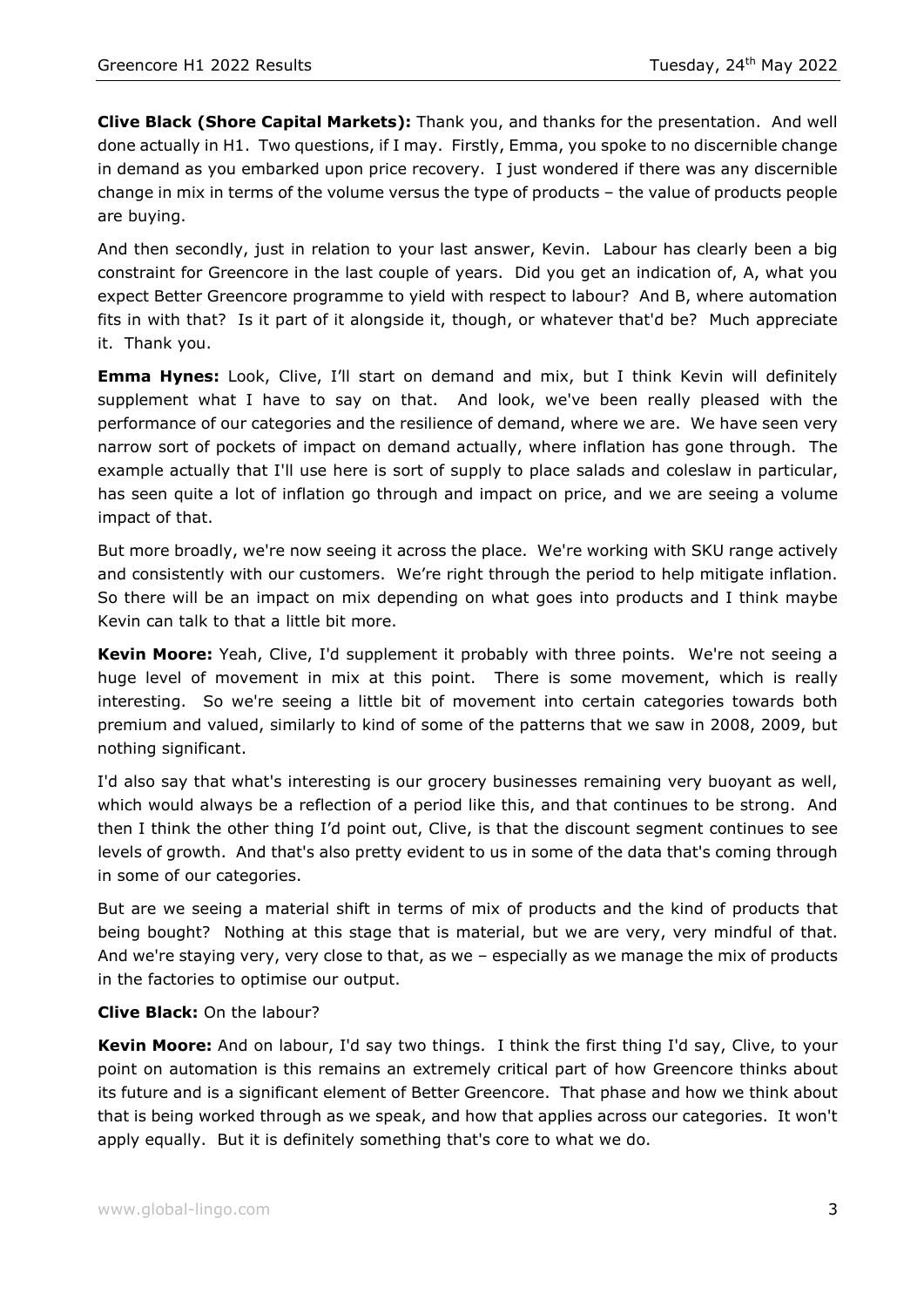In terms of labour, actually, the key element of Better Greencore on labour, which is I think something that the both we and the industry is kind of learning more effectively from is how we think about the retention and the control of labour volatility and movement. That is a key theme for us and has been a key theme in the first half of this fiscal, and actually is one of the reasons why we've been able to say confidently that our position on labour has been strong. I think that's been a real important move for us. And again, that engagement piece and that retainment piece will remain a critical element of a Better Greencore as we go forward.

**Emma Hynes:** And Clive, we'll have talked about it probably in November, all the things we were doing, all the hygiene factors around onboarding, how we train people, how we make sure they're onboarded and integrated. Because the first week – first two weeks are critically important, but actually measuring whether you retain them at the end of the first 12 weeks is really important. And there's a big focus right across the business over the last couple of months on onboarding and retention.

**Clive Black:** Just one supplementary, if I may. Are you seeing that in your labour turnover data that you could share yet?

**Kevin Moore:** We're definitely seeing it in – so if I was to take the movement over the first half, Clive, what we're seeing is the level of attrition that we've seen is significantly reduced. What's important here is that we don't kind of declare complete victory. What we are seeing, though, is a significant improvement in all of those metrics, whether that be recruitment, or whether that be retention. And retention is the one that we've actually become more obsessed with as we've gone through the first half. And this continues to be really positive for us.

The point I would make, Clive, is that, obviously, this is very, very regionally based. It remains that. There are areas and pockets of the UK where that continues to be extremely competitive. But I would say in those particular areas, we're doubling down and using a variety of levers to make sure that that works. But to Emma's point, the key focus here is about retention, and how we make sure we onboard people effectively and we make sure that people are inducted appropriately. And we're taking our time to do that in the right way, even if that's a little bit more expensive than we would have previously been used to.

**Clive Black:** Much appreciated. Thank you, Kevin, and Emma.

**Operator:** The next question comes from the line of Doriana Russo from HSBC. Please go ahead.

**Doriana Russo (HSBC):** Yes, good morning, everyone. I have got a couple of questions. The first one is on top line. You said you went through several ways of recovery inflation. So what sort of pricing increase shall we include in the revenue growth that you have booked for the first half? That's my first question.

And the second question is on the Better Greencore, sounds like the programme is already started. You said that you expect some important changes to be delivered already in this current year. Can you give us a little bit more details in terms of what exactly you're working on? And also, what sort of – at what point do you think you might be able to announce further improvement that could be expected beyond FY24, beyond the £30 million that you just announced today? Thank you.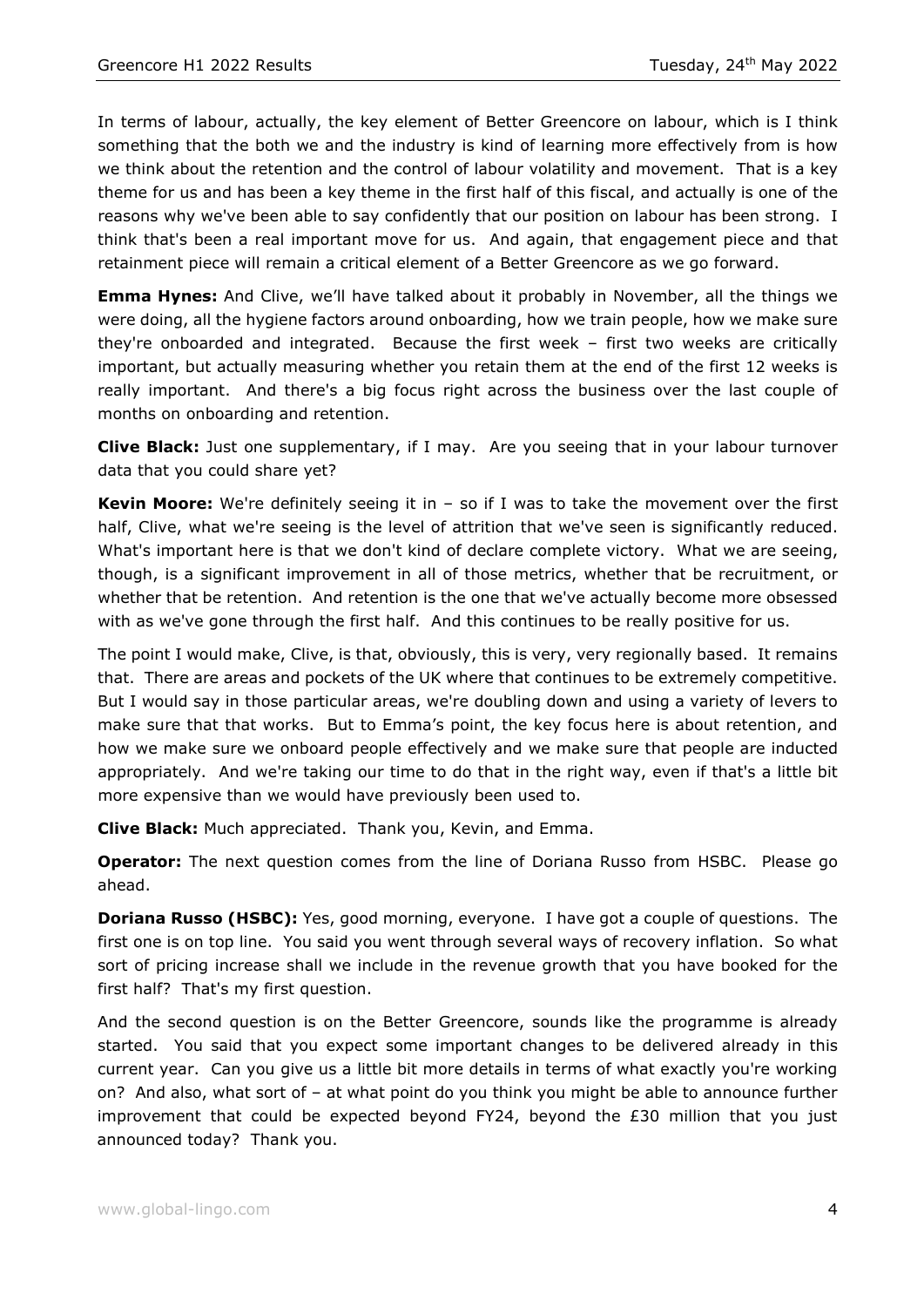**Emma Hynes:** Okay. Thanks, Doriana. So, look, in terms of top line, what we have talked about is an impact of – we're saying teens inflation for the full year, and we have said high single digit inflation impact in the first half. And when we think about, well, where has that played through to volume, or sorry, where has that played through to price, we're seeing an overall impact into price in the first half of something close to that high-single digit number.

There is a bit of a lag, and we've called that out and we've talked about the £10 million impact overall of various factors in the first half, but we're seeing quite a significant component actually come through price in the period, and we expect to see more come through in the second half as we see that ramp up of inflation hit in the second half.

In terms of Better Greencore, look, the £30 million number we've talked about is what we have done all of the detailed work on mapping out and looking at the path forward on that. There are further phases, but I think we'll talk about exactly what those numbers are at a later date. We think there's quite a lot of value for us to go after on that. But for now, we're focused on implementing the £30 million delivering that in FY24 and starting to scope out the other phases as well.

**Doriana Russo:** Can I just – sorry, can I just ask you if there was a material difference between the pricing that you've taken in food to go versus the pricing that you might have taken in the other category in the first half?

**Emma Hynes:** No, there isn't. We're not seeing a difference in recovery across the categories in – really for us is around timing of recovery on some of this.

**Kevin Moore:** Yeah, I think to scale, Doriana, is purely based on the volume we've got. I think in terms of overall percentage of inflation, I'd say they're very similar across categories.

**Doriana Russo:** Okay. And if I may ask a follow-up question with Better Greencore. So did I misunderstood when you – I think you mentioned that there were some benefits that were already coming through from Better Greencore. And therefore, my initial question was really in terms of what area have you already started to tackle as a result – as part of the overall three-year plan?

**Emma Hynes:** Yeah. Well, look, we've already started to tackle overhead. And some of that will come through in the form of headcount. And we're seeing an exceptional charge come through related to that. A component of that will be redundancy, but also in terms of operations – operational performance and output optimisation and a lot of work we've been doing in that respect, which is helping us deliver some repeat volumes.

**Doriana Russo:** Thank you.

**Operator:** The next question comes from the line of Martin Deboo from Jefferies. Please go ahead.

**Martin Deboo (Jefferies):** Yeah. Morning, everybody. It's Martin Deboo at Jefferies. The key issue for me in the guidance seems to be what it implies about H1 versus H2. And I completely get that you're capable of having a much better H2 than H1. And I'm reassured by what I hear on pricing recovery, labour optimisation and cost savings.

But sort of the other side of the debate is you need  $-$  to make consensus really is what you guys you need £60 million of EBITDA round numbers in H2. And there have only been three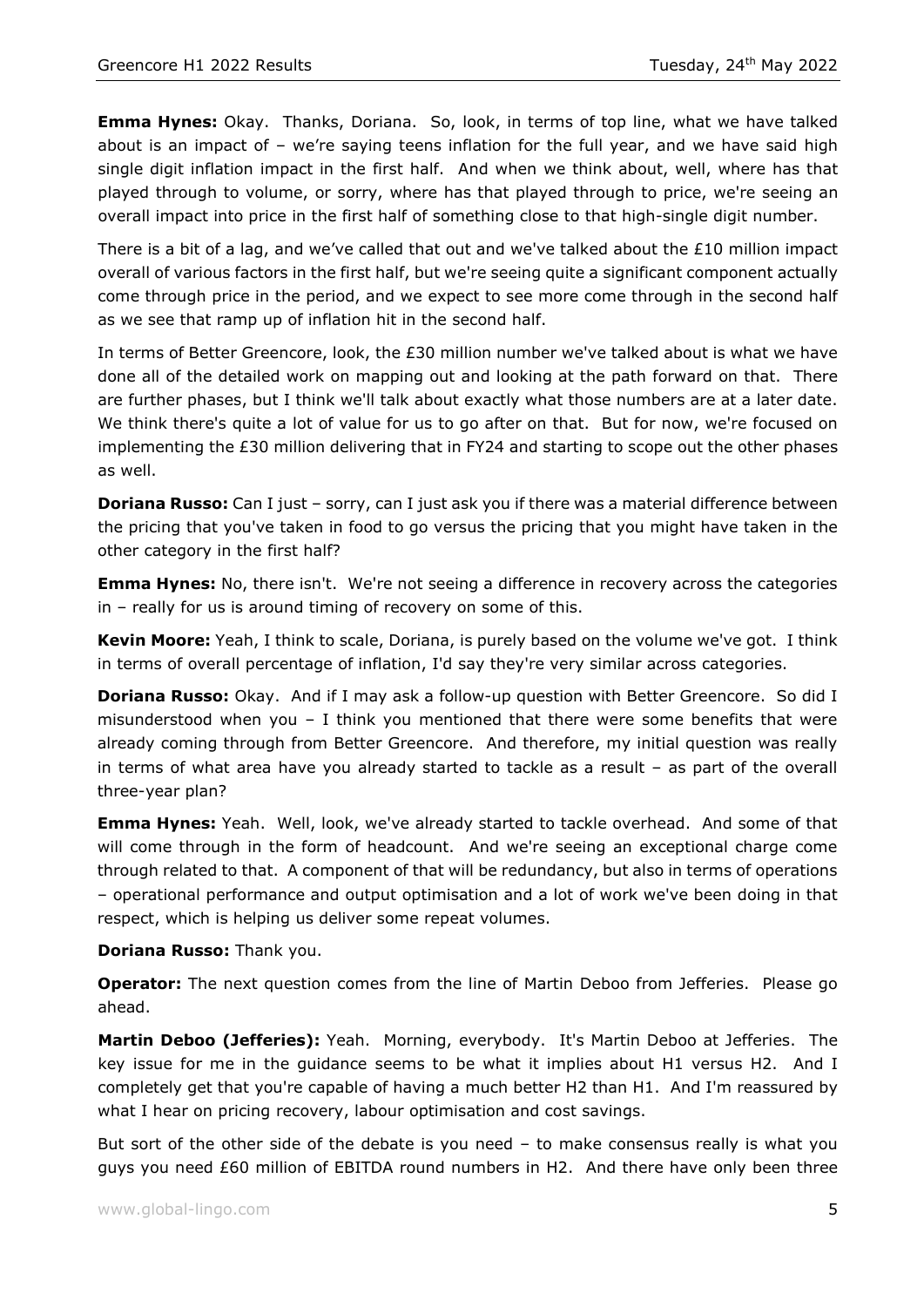occasions, I think, in the past when you've delivered that sort of number in H2, all in much more benign times than now. Or to put it another way, you need probably 7.5-8% margins. And again, you have delivered that in H2s in the past but only in more benign time.

So I think probably the constructive question I should ask is, what are the moving parts of either H2 versus H1 or H2 versus H2 last year that gives you the confidence you can deliver this £60 million or so of EBIT that consensuses is looking for relative to this morning's result?

**Emma Hynes:** Martin, it's a fair question. Certainly, we've looked at £60 million ourselves extensively, and looked at the factors impacting half one actually and how they're flowing through to half two. And look, I think it's been well documented in supply chain and labour availability challenges that are in the market and have impacted through half one. We've done a huge amount of work around inflation, which we've talked to this morning and recovery of that.

But in terms of labour, and onboarding and stabilising, where we are from a labour perspective and are feeling good about where we are as we're coming into summer peak. We've done an enormous amount of work on operations for our Better Greencore programme to really look at how we're optimising what we're making, where we're making it, and really enabling the delivery of some repeat, because we can see that volume uplift coming through as well. And it's how we do that effectively.

And there is some impact of the new business in the period that we're starting to see enable delivery in the second half. So it is a challenging environment. We'd absolutely recognise that, but we're feeling that we are managing those challenges as best we can, and that we're starting to see the improvement in conversion come through as well.

**Operator:** The next question comes from the line of Charles Hall from Peel Hunt. Please go ahead.

**Charles Hall (Peel Hunt):** Morning, everyone. Can I just ask a bit more on the volume trends in food to go? Obviously, you've said that you are 95% of pre-COVID levels in H1, and that includes a decent amount of inflation. How are you seeing volume trend going forward in the existing business?

**Kevin Moore:** Thanks, Charles. I might just take that one quickly. I'd say in the first few weeks of half two, we remain very encouraged by where volume is sitting, certainly on a likefor-like basis, certainly in food to go. But also, as Emma touched on earlier, in the majority of our categories, where to this point, our demand profile continues to build.

Look, we're very, very mindful of what is going on in the broader market. We have seen retail pricing movements in many of the categories. What I describe at this point is at a sensible level. And actually what is not manifesting itself is any material change in our demand profile, as I said, in my section, that we remain encouraged by where that is. And food to go continues to now move towards an improvement versus 2019 on a like-for-like basis. And that has to be encouraging for us, considering the basis of where we've been for the last 18 months.

So I'd say we're very, very confident. And when you bear in mind that we sat here in November, certainly with a position of not quite sure where that demand would sit, I'd say that as the profile of working from home and consumer dynamics have played through, we're encouraged and we remain very positive on where that demand will flow through.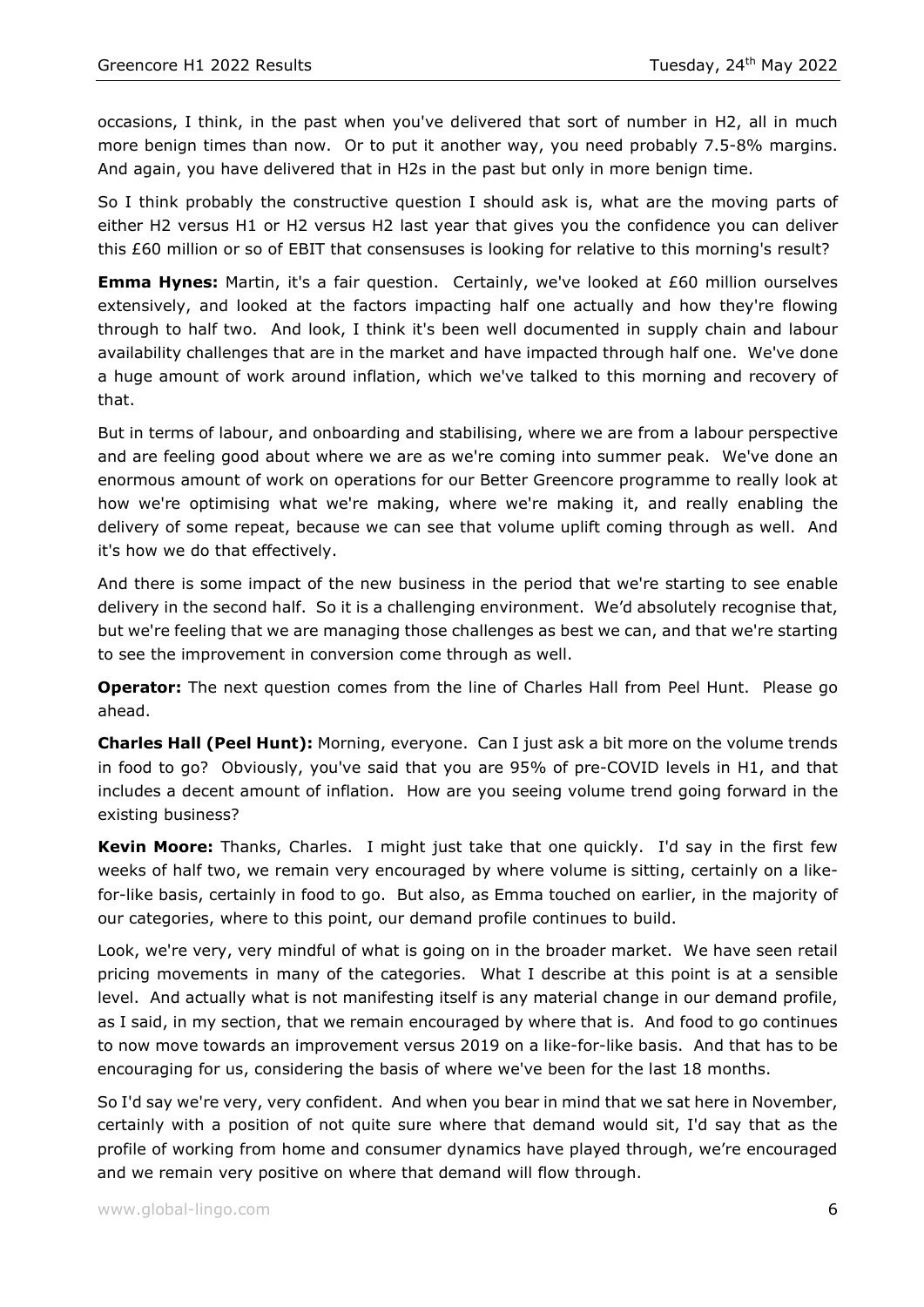**Charles Hall:** That's great. And one other question, if I may. When you were taking on the new business, comments was that it would take some time to lift up to similar margin levels to the rest of the business. Where are you on that margin journey for the new business?

**Kevin Moore:** I might say – I'd say, look, we were very acutely aware that some of that business was definitely at a more dilutive margin level than our core business that we've been operating with for a longer period of time. I'd say two things to that, Charles. I'd say number one, that margin is improving and continues to improve as we get used to operating with them. And in that particular channel, whether that's with range simplification, whether that's with delivery models that become more simplified, whether that be moving from five or six days a week delivery to three days a week delivery.

So we are just getting used to being able to be more granular in that particular category. So it's applying all the things that we know and have learnt over the years from the grocery channel into those areas. So I'd say they're improving, and they'll continue to improve as the Greencore model gets hold of them. That – whether that applies through efficiency of manufacturer, whether that applies through the way in which we procure and think about the supply chain more effectively, or whether that's also helping them with their own demand profiling.

So I think that will continue to take time and evolve, but it is definitely improving, and will continue to do so.

**Emma Hynes:** And I think just as a reminder, the significant component of that new business is distribution revenue. So you do have a different margin profile attaching to that.

**Charles Hall:** That's very helpful. Thanks very much.

**Operator:** The next question comes from the line of Damian McNeela from Numis. Please go ahead.

**Damian McNeela (Numis):** Hi. Morning, everybody. Damian here from Numis. Couple of questions for me, please. First one, I think you've talked about the cost recovery and the progress that you've made there. But I think, Kevin, you've sort of talked about the inflation that has gone through on shelves. Are you able to quantify that, and perhaps provide some colour about how much further you might expect the shelf prices to go up, please?

And then the second question is around the CapEx around Better Greencore. Can you – I know you sort of said you're going to spend it over two years, Emma. But can you give us a bit more granularity on the phasing of that in the context of wider Group CapEx as well, please?

**Kevin Moore:** Thanks, Damian. So if I just take the pricing question narrowly, what I'd say we have seen around – if I take food to go first, I'd say we've seen around 300 SKUs move maybe in our top ten retailers by an average of about 15 pence an item at this point. And in addition, in food to go what we've also seen, as many of you will have probably lived through, we've seen some movement in the meal deals across the market as well.

And two things have happened there. One, we've seen an average movement in price of around about 50 pence per deal. And secondly, we've seen a very sensible approach as part of our own approach to inflation mitigation, a level of simplification across the range, so not a broad availability of all SKUs being involved in the meal deal. Retail has been much more selective about that. So there's been some movement from that perspective. And pleasingly for us, as I say, we've not seen demand change.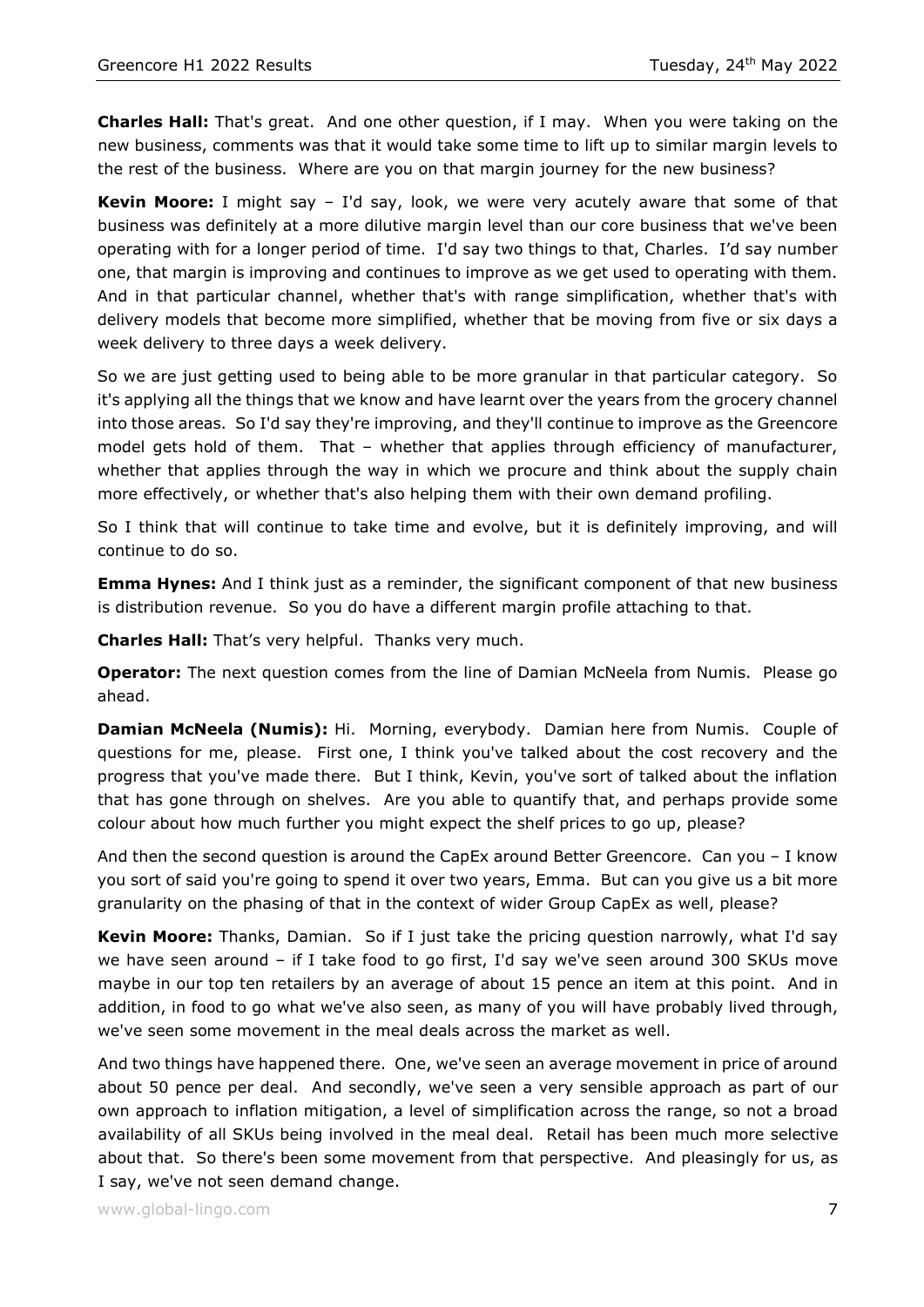In fact, we've also not seen in a lot of cases in the meal deals not many of the triggers reduce, i.e., the demand in that particular area continues to be held.

And then if I move to ready meals, again, similarly, probably around maybe across the top five retailers, we've seen 300 SKUs move by an average of, again, 15p to 20p an item. Again, at this particular point, we've not seen movement. We've also seen some movement in kind of weight distribution. So many of the retailers have started to move products from between 425 and 450 grams down to 400 grams as well, as part of the product resizing piece.

So there's a variety of things that are playing through at shelf, which, again, I'd say two things too. One, the retailers, I think, are being very sensible about that in terms of how they're managing it. And secondly, it's really, really important from us from a category perspective to stay very, very close to that in both terms of how consumers are behaving a bit to the question earlier on from Clive, in terms of whether the mix is going to change. And I think that's a really important thing for us to stay close to.

And then also whether or not overall demand change, at this particular point, we've not seen any movement from that perspective.

**Emma Hynes:** Yeah. And look, in terms of CapEx, I think we might just talk more broadly about the overall CapEx number. We'd have previously said that we expect to spend about £80 million this year, and then £60 million into '23. That'll probably come down a bit this year to the tune of something between £70 million to £75 million. But then in '23, we are going to see a number a bit above the £60 million is how we think about.

**Damian McNeela:** Okay. Thank you both. That's pretty clear. And then perhaps just one last one in terms of industry consolidation opportunities. I mean, the balance sheet is clearly in a much better place than it was. Are you seeing greater opportunities for consolidation, or is a sort of not really much to do there and the focus is really about sort of driving Greencore forwards organically?

**Emma Hynes:** Look, our near-term focus has been on driving our economic model and things like recovery of inflation, managing the labour pool, and delivering on our Better Greencore initiative and we're more inwardly focused right now. And once return starts to come through, that's when we would start to think about broader sort of industry consolidation and things like that.

I mean, it's part of our strategy. It has always been part of our strategy. But for now we're focused on delivering within the framework of the business we have today.

**Damian McNeela:** That's great. Thank you.

**Operator:** The final question comes from the line of Nicola Mallard from Investec. Please go ahead.

**Nicola Mallard (Investec):** Morning. Thank you very much. A couple of questions from me as well. Just finally, on the Costa new business wins. Can you give us an idea of the timing of when that came in? Did it actually help the first half at all? And if not, what are we expecting for sort of full year contribution, given that you said, I think you've commented that it's going well so far?